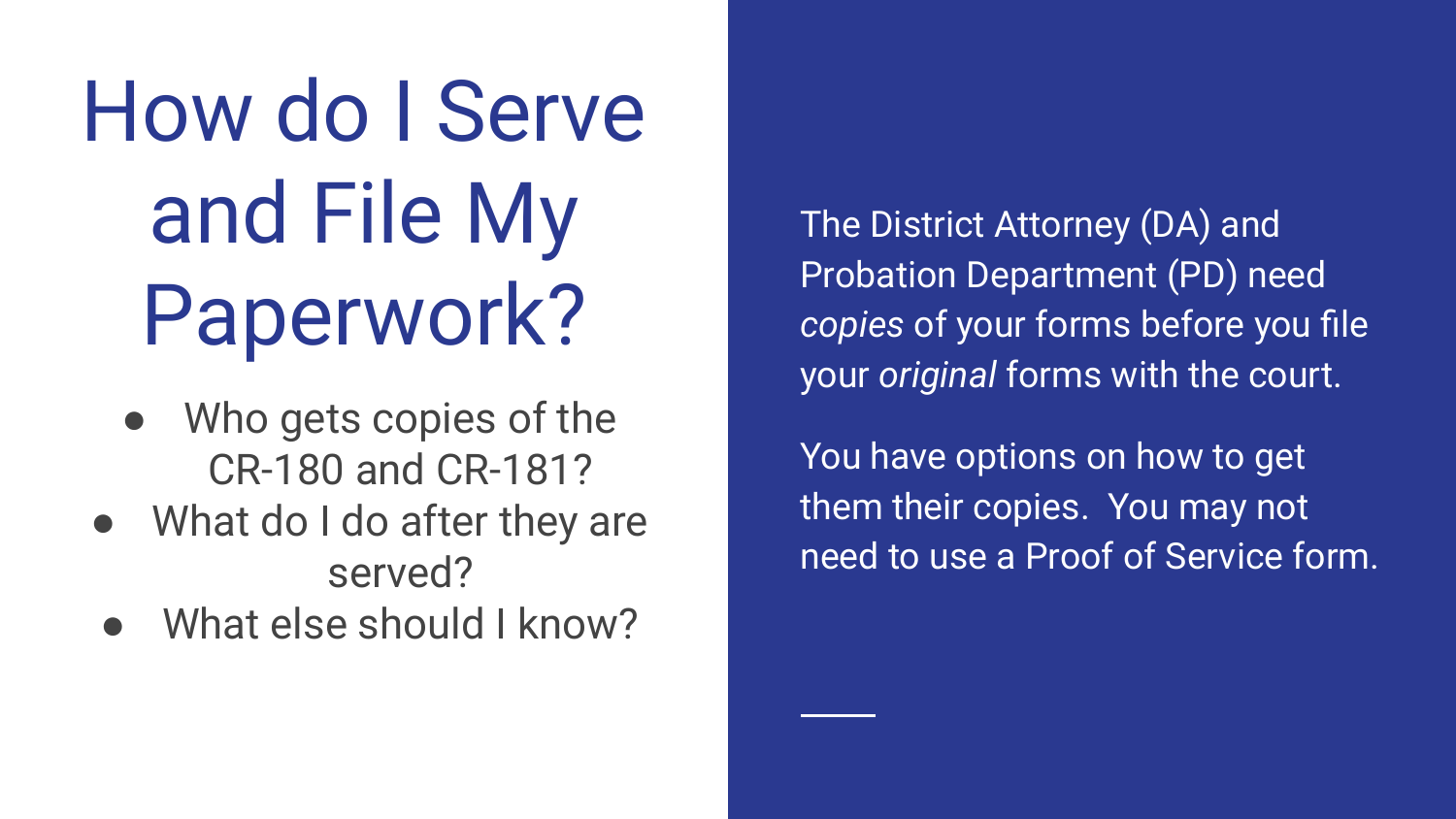## YOU SERVE BEFORE YOU FILE

*BEFORE YOU FILE YOUR CR-180 AND CR-181*, The DA and PD must be served (delivered) photocopies of the documents.

You have options on how to get them their photocopies of your documents.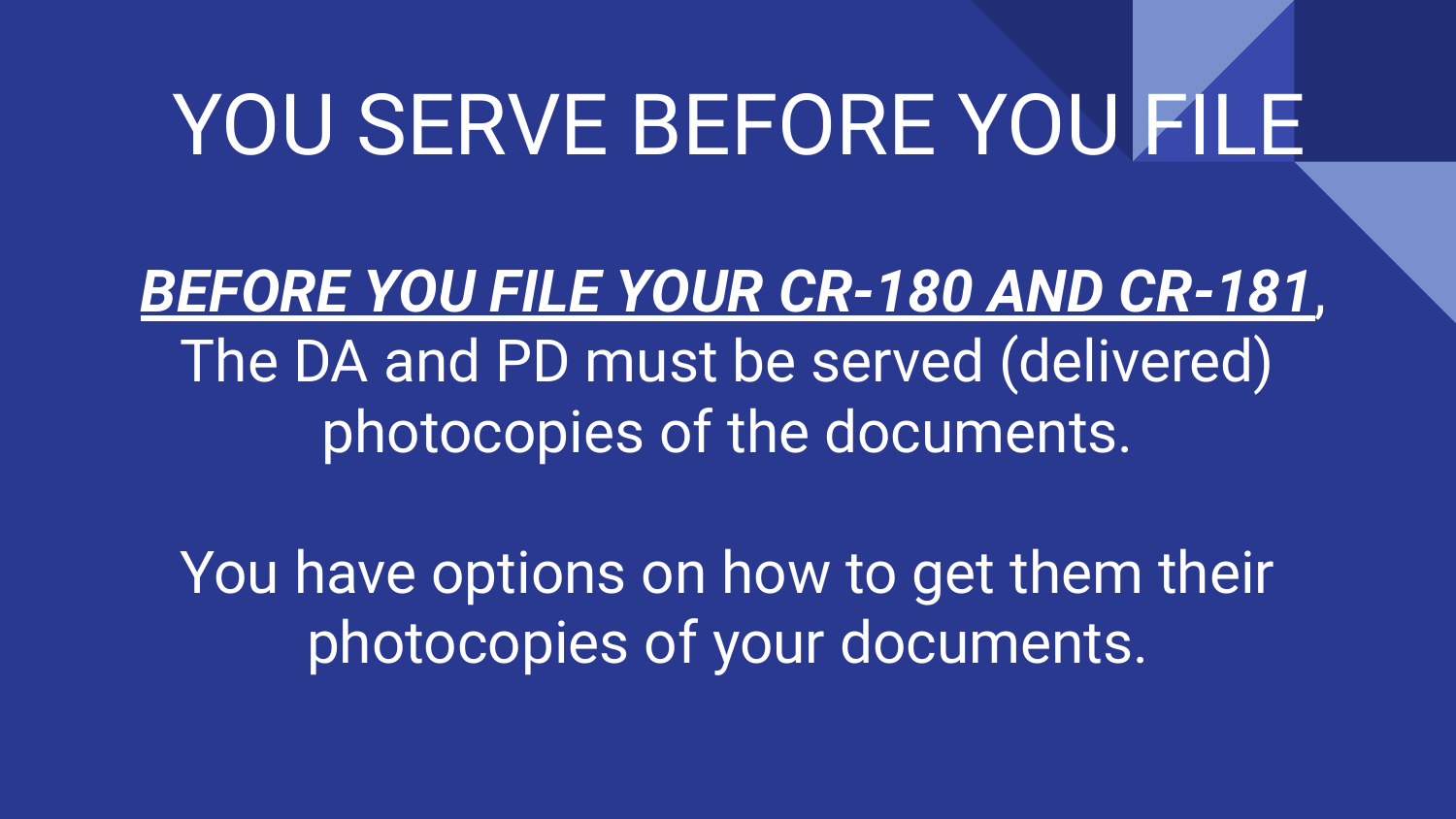### Option 1: Counter Service

### The DA and PD are accepting Counter Service again.

This means you (or someone else) can visit the counters at their offices and hand them photocopies of your paperwork. They will stamp your paperwork to show they received their photocopies.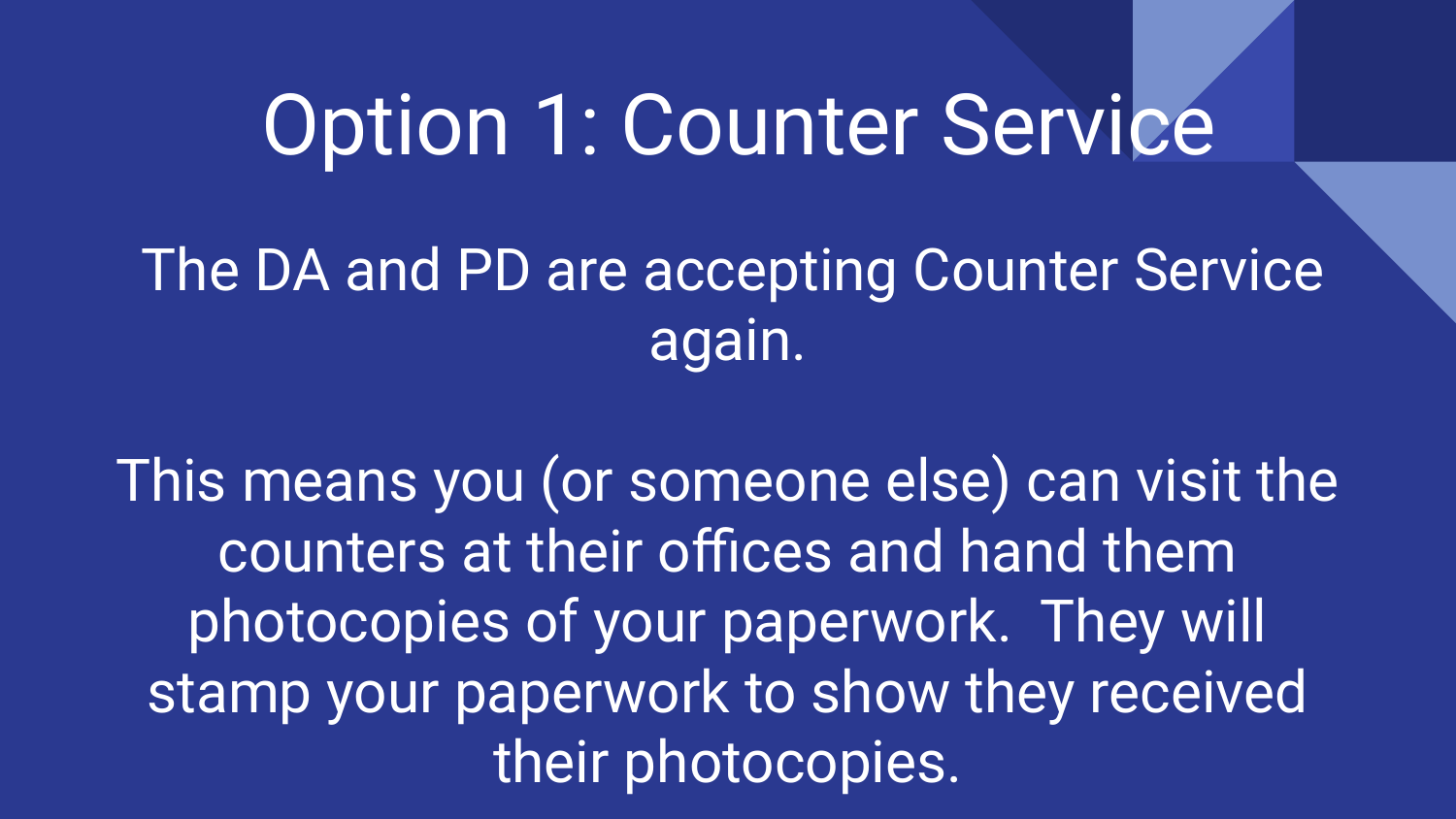### Option 1: Counter Service

If the DA and PD stamp your paperwork, you are done filling out forms.

The stamps will show the court the DA and PD received their photocopies - in other words, the stamps themselves are the Proofs of Service.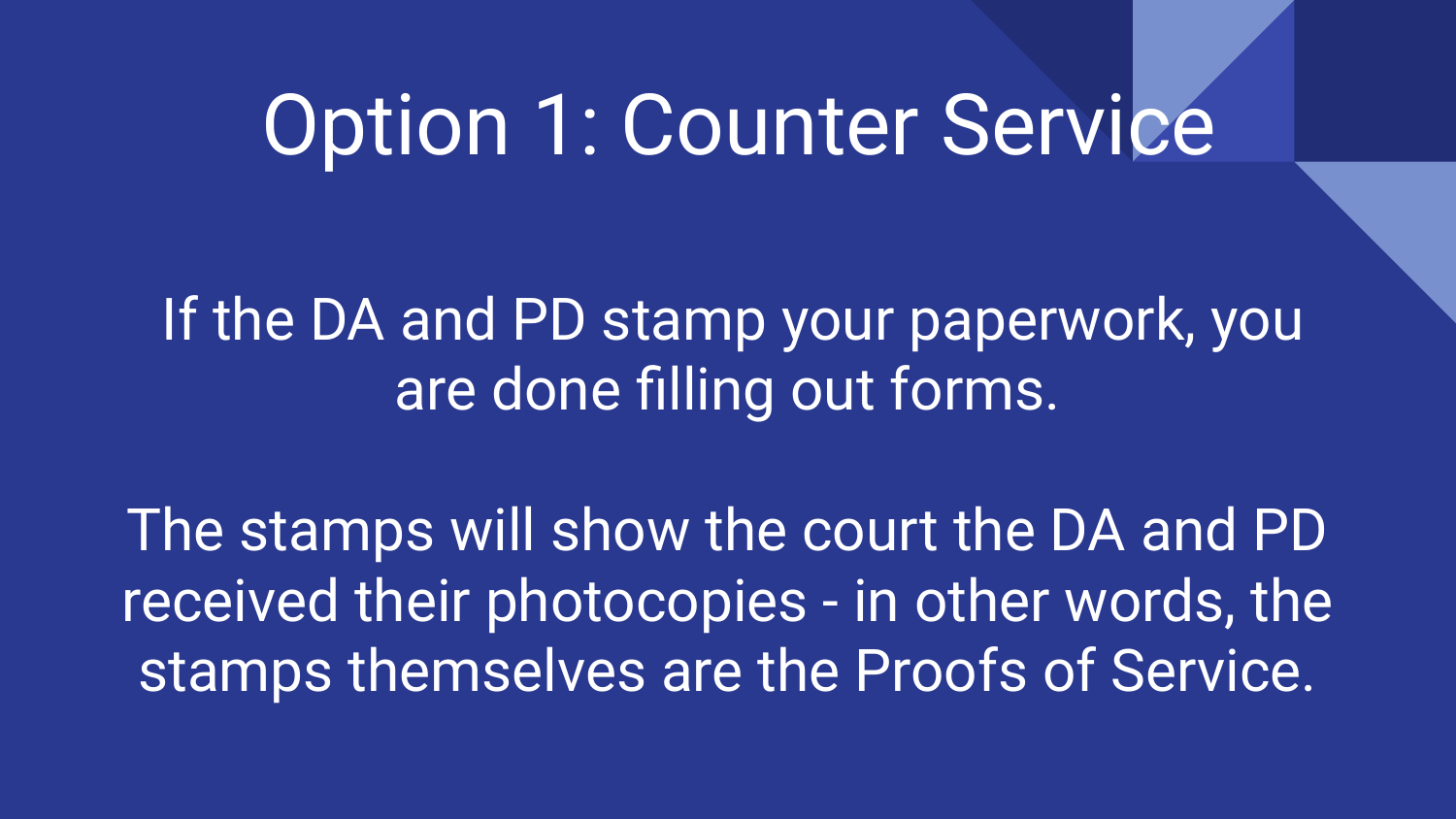# Option 2: Have Someone Serve Your Forms For You

If you choose not to use Counter Service, you can also have someone other than you who is 18+ serve (deliver) copies of your paperwork to the DA and PD.

There are several methods of service which can be used.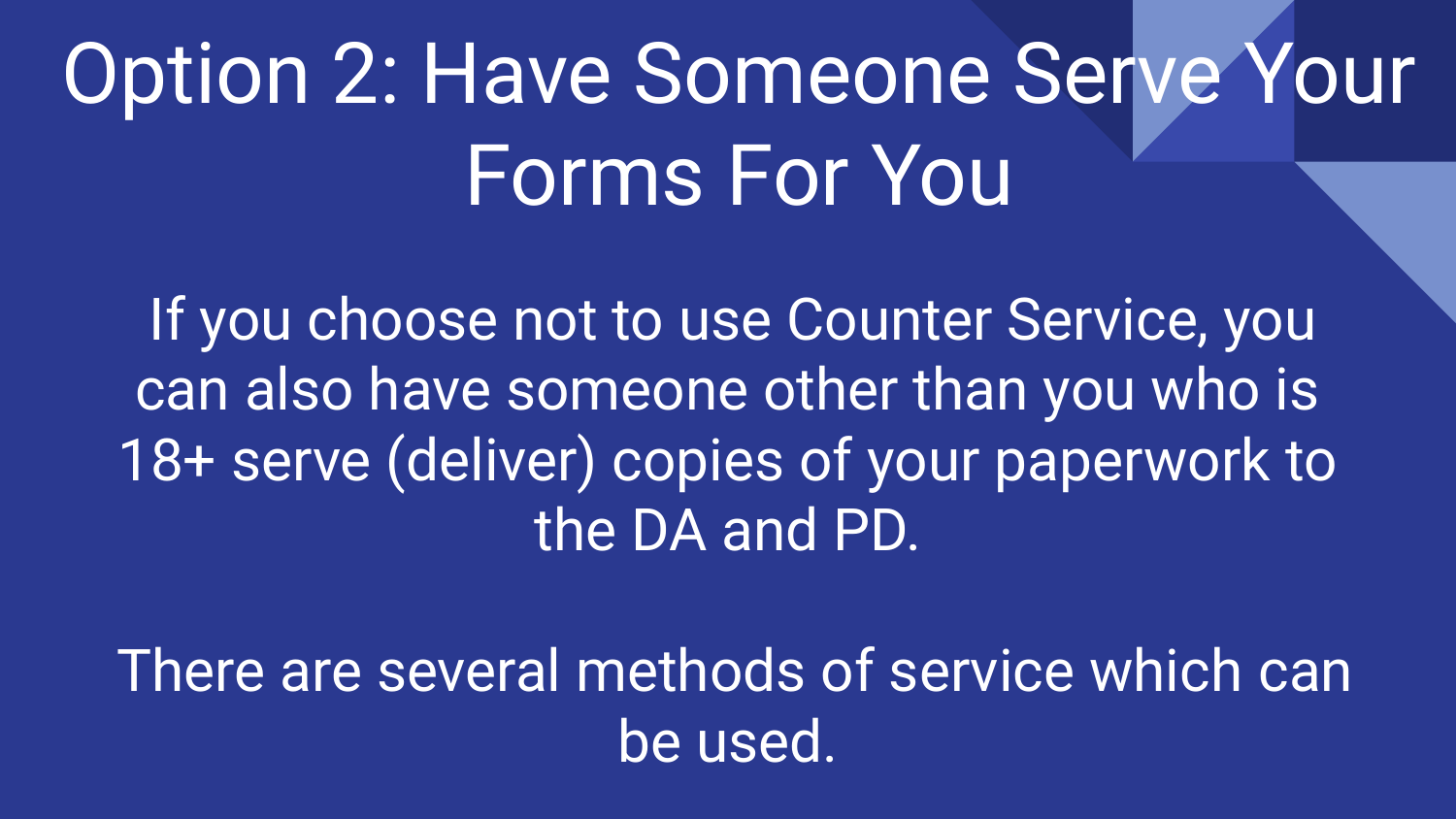# Option 2: Have Someone Serve Your Forms For You

The DA's service information can be found on the web page where you found this slideshow.

The PD accepts service by mail and by fax in addition to the Counter Service we already went over.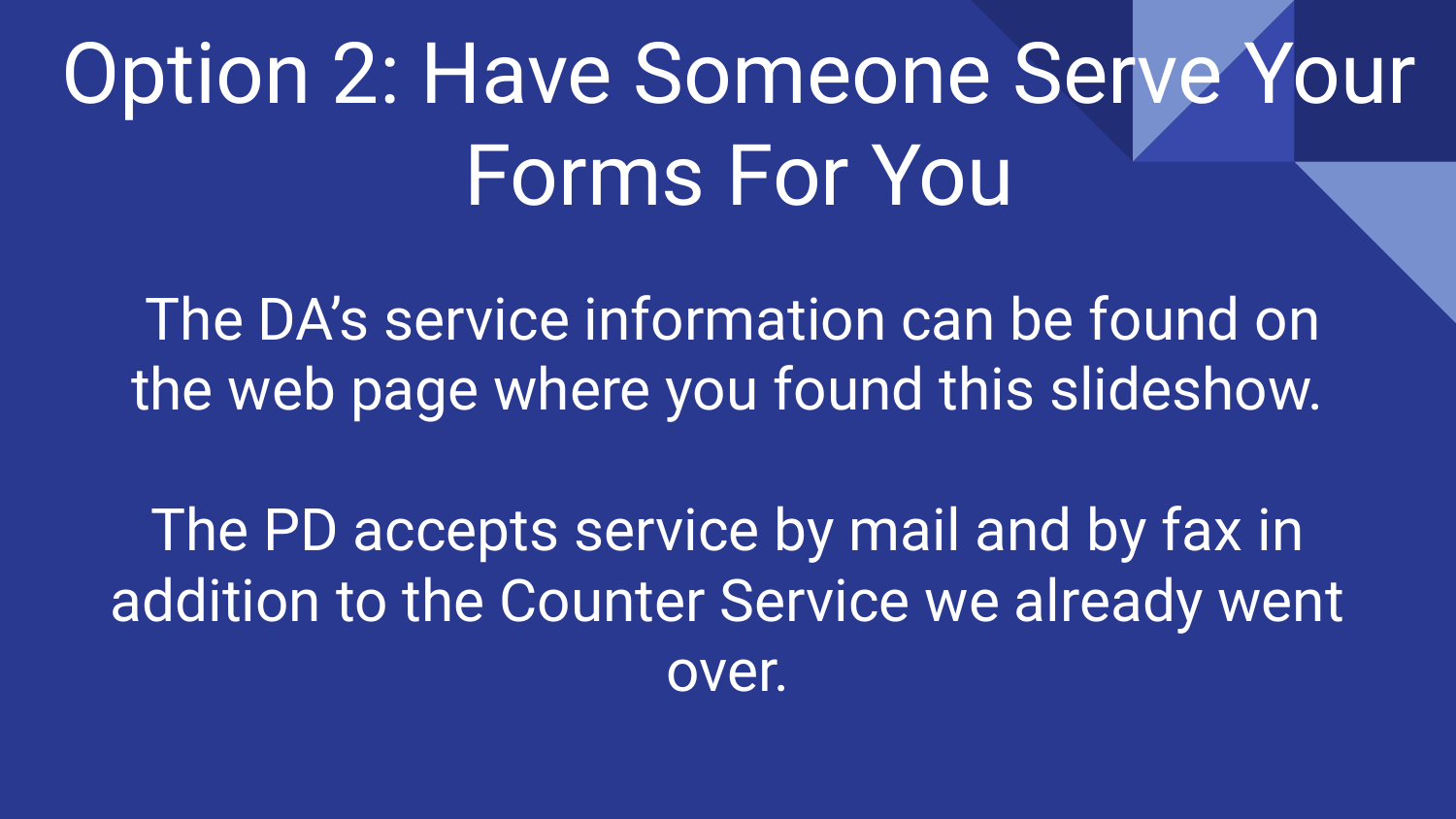Remember, if you use Counter Service, the stamps the DA and PD put on your original paperwork is your proof to the court they got their photocopies.

If you use another method of service, your server will need to fill out a form called a Proof of Service to tell the court how the DA and PD got their paperwork.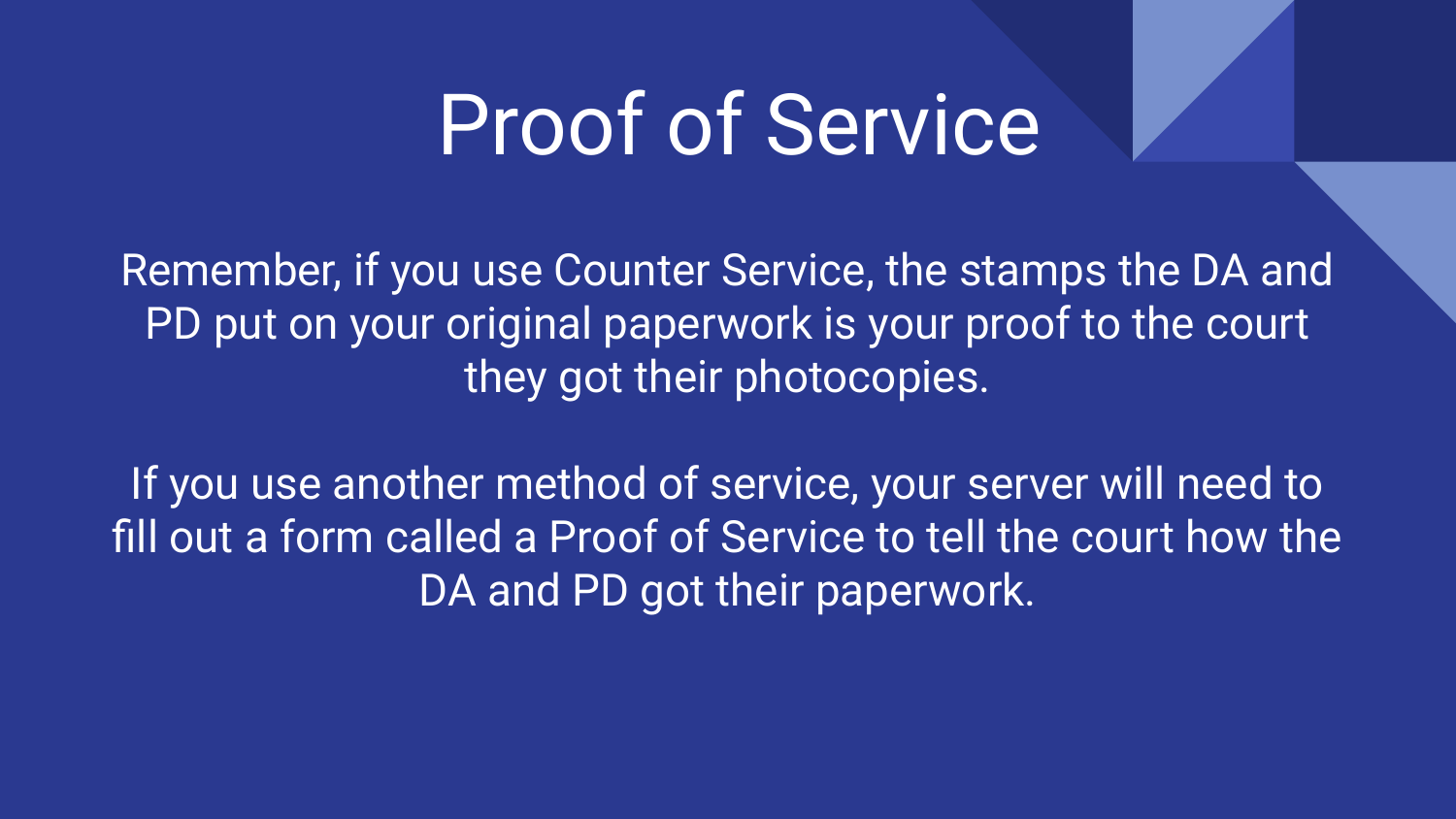The PD and DA do not need to receive a Proof of Service. The Proof of Service is for the Court. The Court needs proof service was performed or they will not file your Petition and Order.

AFTER your server has completed service, they should fill in the information on the Proof of Service so the Court knows by which method the DA & PD got copies of your Petition and Order, on what day, and from whom.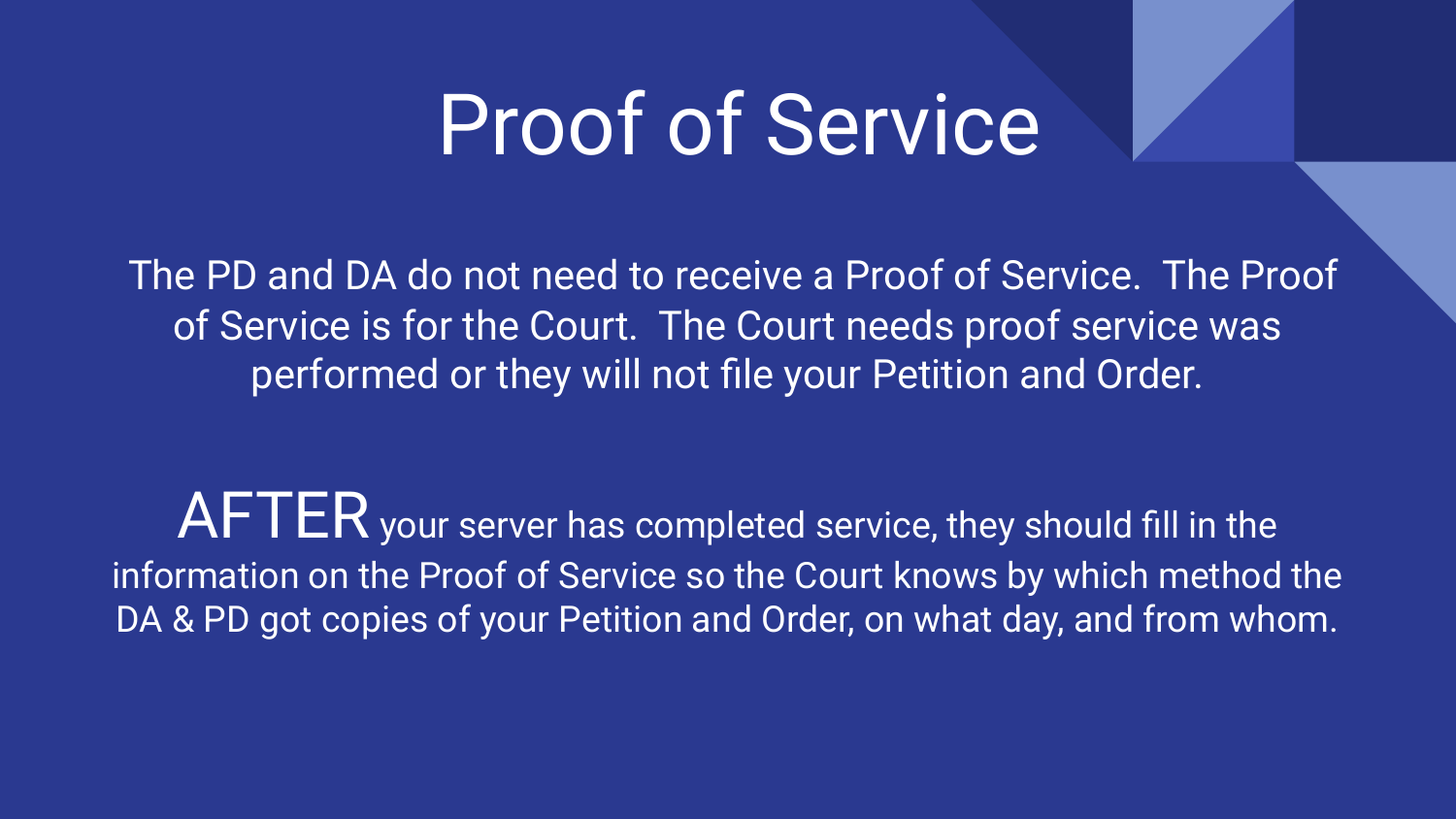In this presentation, we will show how to fill out a Proof of Service by mail. If your photocopies are served by mail, schedule your hearing date 5 additional days out so the mail has time to arrive.

If your server uses a different method of service, be sure to look on the California Superior Court website for the right Proof of Service.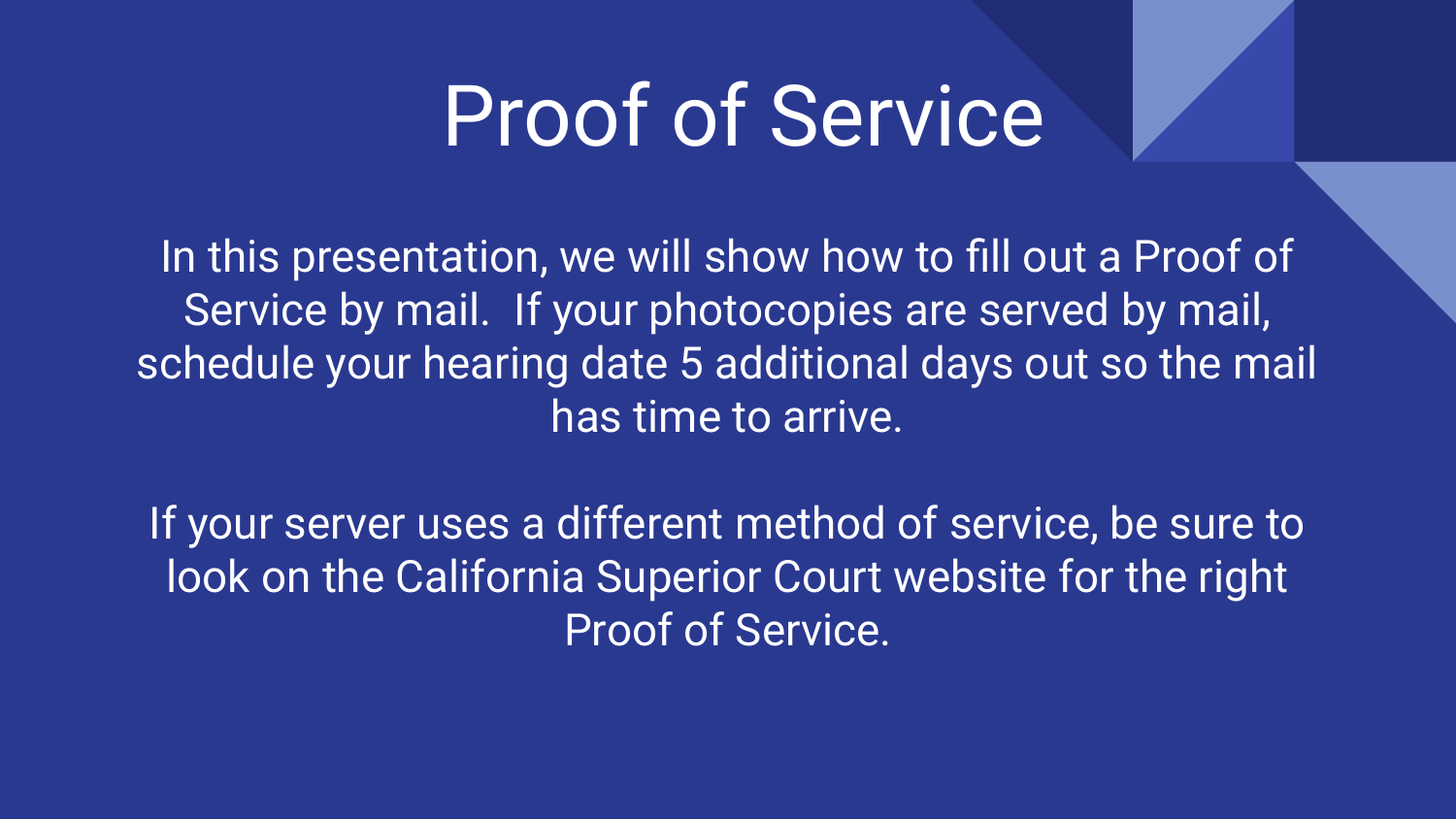Proof of Service by First **Class** Mail

|                                                                                                                                                                                                                                                                                                                                                                                                                                          | POS-030            |
|------------------------------------------------------------------------------------------------------------------------------------------------------------------------------------------------------------------------------------------------------------------------------------------------------------------------------------------------------------------------------------------------------------------------------------------|--------------------|
| ATTORNEY OR PARTY WITHOUT ATTORNEY (Name, State Bar number, and address).                                                                                                                                                                                                                                                                                                                                                                | FOR COURT USE ONLY |
|                                                                                                                                                                                                                                                                                                                                                                                                                                          |                    |
| TELEPHONE NO :<br>FAX NO. (Optional).                                                                                                                                                                                                                                                                                                                                                                                                    |                    |
| E-MAIL ADDRESS (Optional)                                                                                                                                                                                                                                                                                                                                                                                                                |                    |
| ATTORNEY FOR (Name):                                                                                                                                                                                                                                                                                                                                                                                                                     |                    |
| SUPERIOR COURT OF CALIFORNIA, COUNTY OF<br><b>STREET ADDRESS:</b>                                                                                                                                                                                                                                                                                                                                                                        |                    |
| MAILING ADDRESS:                                                                                                                                                                                                                                                                                                                                                                                                                         |                    |
| CITY AND ZIP CODE:                                                                                                                                                                                                                                                                                                                                                                                                                       |                    |
| BRANCH NAME:                                                                                                                                                                                                                                                                                                                                                                                                                             |                    |
| PETITIONER/PLAINTIFF:<br>RESPONDENT/DEFENDANT:                                                                                                                                                                                                                                                                                                                                                                                           |                    |
| PROOF OF SERVICE BY FIRST-CLASS MAIL-CIVIL                                                                                                                                                                                                                                                                                                                                                                                               | CASE NUMBER:       |
| (Do not use this Proof of Service to show service of a Summons and Complaint.)                                                                                                                                                                                                                                                                                                                                                           |                    |
| 1. I am over 18 years of age and not a party to this action. I am a resident of or employed in the county where the mailing<br>took place.                                                                                                                                                                                                                                                                                               |                    |
| 2. My residence or business address is:                                                                                                                                                                                                                                                                                                                                                                                                  |                    |
| 3. On (date):<br>I mailed from (city and state):<br>the following documents (specify):                                                                                                                                                                                                                                                                                                                                                   |                    |
| The documents are listed in the Attachment to Proof of Service by First-Class Mail-Civil (Documents Served)<br>(form POS-030(D)).                                                                                                                                                                                                                                                                                                        |                    |
| 4. I served the documents by enclosing them in an envelope and (check one):                                                                                                                                                                                                                                                                                                                                                              |                    |
| a. depositing the sealed envelope with the United States Postal Service with the postage fully prepaid.                                                                                                                                                                                                                                                                                                                                  |                    |
| b. placing the envelope for collection and mailing following our ordinary business practices. I am readily familiar with this<br>business's practice for collecting and processing correspondence for mailing. On the same day that correspondence is<br>placed for collection and mailing, it is deposited in the ordinary course of business with the United States Postal Service in<br>a sealed envelope with postage fully prepaid. |                    |
| 5. The envelope was addressed and mailed as follows:                                                                                                                                                                                                                                                                                                                                                                                     |                    |
| a. Name of person served:                                                                                                                                                                                                                                                                                                                                                                                                                |                    |
| b. Address of person served:                                                                                                                                                                                                                                                                                                                                                                                                             |                    |
| The name and address of each person to whom I mailed the documents is listed in the Attachment to Proof of Service<br>by First-Class Mail-Civil (Persons Served) (POS-030(P)).                                                                                                                                                                                                                                                           |                    |
| I declare under penalty of perjury under the laws of the State of California that the foregoing is true and correct.                                                                                                                                                                                                                                                                                                                     |                    |
| Date:                                                                                                                                                                                                                                                                                                                                                                                                                                    |                    |
|                                                                                                                                                                                                                                                                                                                                                                                                                                          |                    |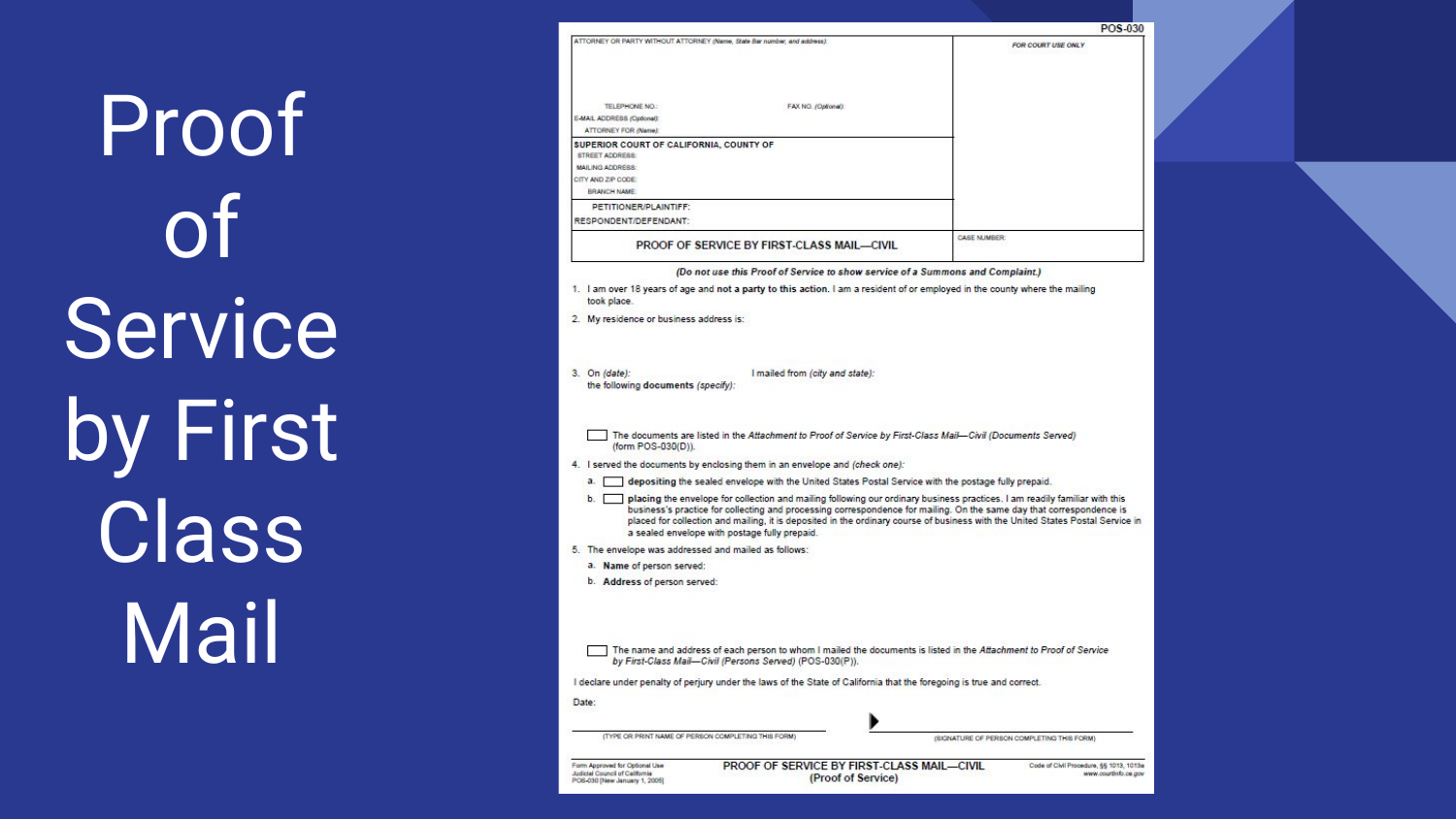#### POS-030

| ATTORNEY OR PARTY WITHOUT ATTORNEY (Name, State Bar number, and address):<br>Herman Munster<br>1313 Mockingbird Lane<br>Bakersfield, CA 93310                                                     | FOR COURT USE ONLY       |
|---------------------------------------------------------------------------------------------------------------------------------------------------------------------------------------------------|--------------------------|
| TELEPHONE NO.: (661) 123-4567 FAX NO. (Optional):<br>E-MAIL ADDRESS (Optional): AlLouis4ever@fakemail.com<br>ATTORNEY FOR (Name): Self                                                            |                          |
| SUPERIOR COURT OF CALIFORNIA, COUNTY OF KERN<br>STREET ADDRESS: 1415 Truxtun Ave.<br>MAILING ADDRESS: 1415 Truxturn Ave.<br>CITY AND ZIP CODE: Bakersfield, CA 93301<br>BRANCH NAME: Metropolitan |                          |
| PETITIONER/PLAINTIFF: People of the State of California<br>RESPONDENT/DEFENDANT: Herman Munster                                                                                                   |                          |
| PROOF OF SERVICE BY FIRST-CLASS MAIL-CIVIL                                                                                                                                                        | CASE NUMBER<br>BM1234567 |

The Proof of Service should include your contact information in the top left corner, and it should match exactly with your CR-180 & CR-181. It is still your case, even if you do not perform service of the documents.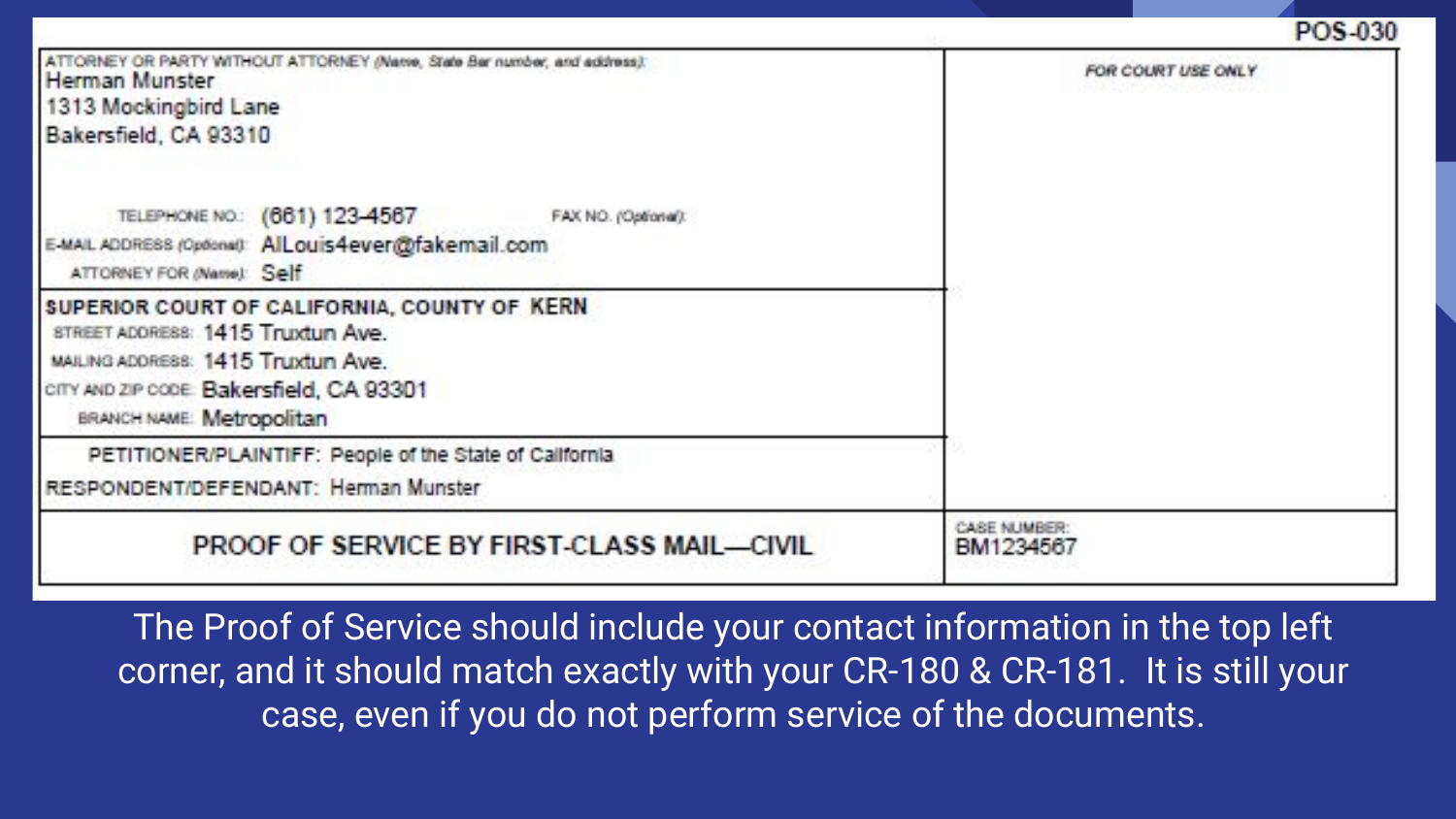#### POS-030

| ATTORNEY OR PARTY WITHOUT ATTORNEY (Name, State Bar number, and address):<br>Herman Munster<br>1313 Mockingbird Lane<br>Bakersfield, CA 93310                                                     | FOR COURT USE ONLY              |
|---------------------------------------------------------------------------------------------------------------------------------------------------------------------------------------------------|---------------------------------|
| TELEPHONE NO.: (661) 123-4567 FAX NO. (Optional):<br>E-MAIL ADDRESS (Optional) AILouis4ever@fakemail.com<br>ATTORNEY FOR (Name): Self                                                             |                                 |
| SUPERIOR COURT OF CALIFORNIA, COUNTY OF KERN<br>STREET ADDRESS: 1415 Truxtun Ave.<br>MAILING ADDRESS: 1415 Truxturn Ave.<br>CITY AND ZIP CODE: Bakersfield, CA 93301<br>BRANCH NAME: Metropolitan |                                 |
| PETITIONER/PLAINTIFF: People of the State of California<br>RESPONDENT/DEFENDANT: Herman Munster                                                                                                   |                                 |
| PROOF OF SERVICE BY FIRST-CLASS MAIL-CIVIL                                                                                                                                                        | <b>CASE NUMBER</b><br>BM1234567 |

You have to fill in the information for the court on the Proof of Service - do not omit the court address. Remember, in this example, it is a misdemeanor conviction originally heard in Bakersfield, so that is why the address is 1415 Truxtun Ave. Be sure to include the correct address for your specific matter.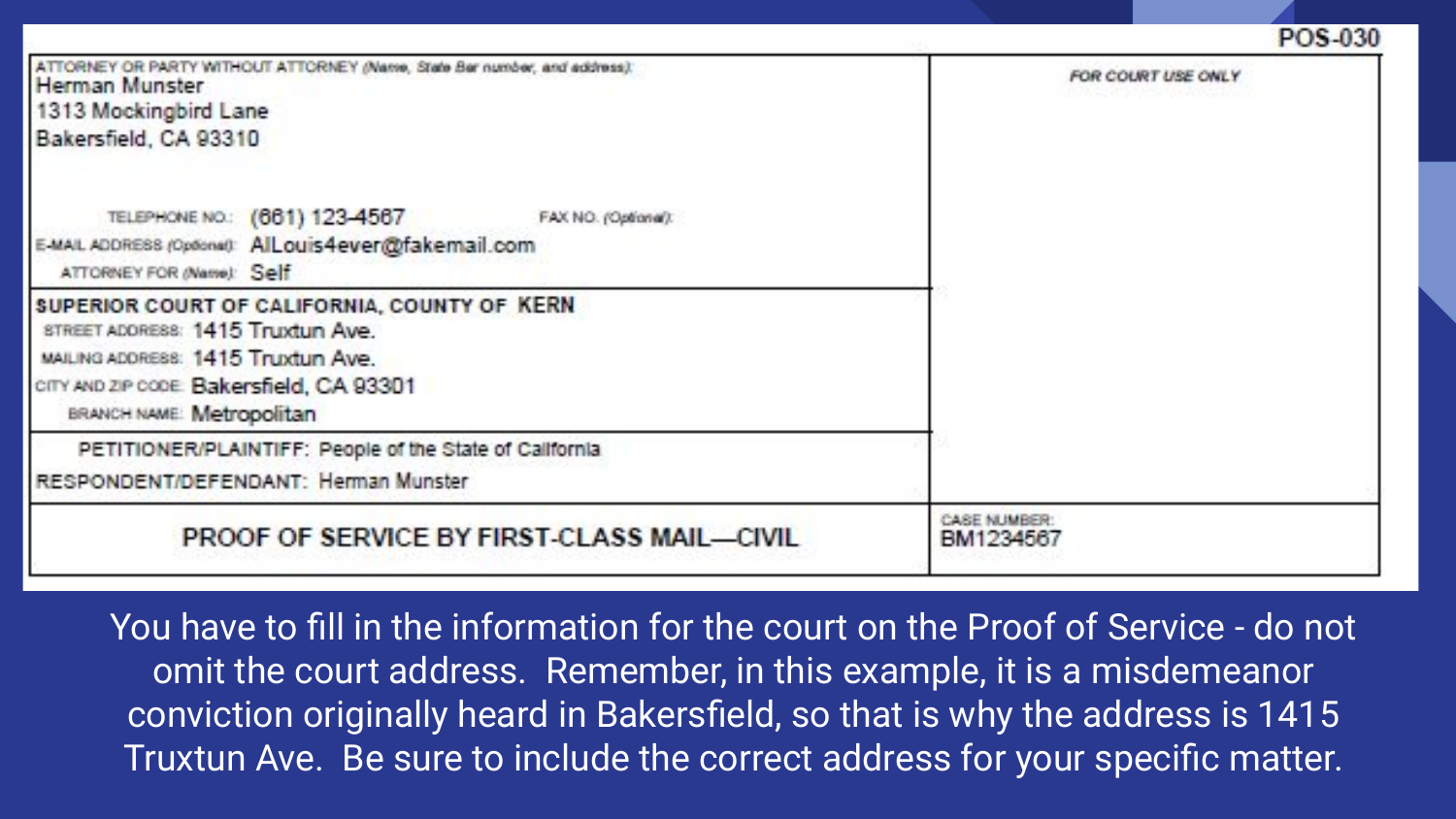|  |  | POS-030 |  |
|--|--|---------|--|
|  |  |         |  |

| ATTORNEY OR PARTY WITHOUT ATTORNEY (Name, State Bar number, and address):<br>Herman Munster | FOR COURT USE ONLY       |  |
|---------------------------------------------------------------------------------------------|--------------------------|--|
| 1313 Mockingbird Lane                                                                       |                          |  |
| Bakersfield, CA 93310                                                                       |                          |  |
|                                                                                             |                          |  |
| TELEPHONE NO.: (661) 123-4567<br>FAX NO. (Optional).                                        |                          |  |
| E-MAIL ADDRESS (Optional) AILouis4ever@fakemail.com                                         |                          |  |
| ATTORNEY FOR (Name): Self                                                                   |                          |  |
| SUPERIOR COURT OF CALIFORNIA, COUNTY OF KERN                                                |                          |  |
| STREET ADDRESS: 1415 Truxtun Ave.                                                           |                          |  |
| MAILING ADDRESS: 1415 Truxturn Ave.                                                         |                          |  |
| CITY AND ZIP CODE: Bakersfield, CA 93301                                                    |                          |  |
| BRANCH NAME: Metropolitan                                                                   |                          |  |
| PETITIONER/PLAINTIFF: People of the State of California                                     |                          |  |
| RESPONDENT/DEFENDANT: Herman Munster                                                        |                          |  |
| PROOF OF SERVICE BY FIRST-CLASS MAIL-CIVIL                                                  | CASE NUMBER<br>BM1234567 |  |
|                                                                                             |                          |  |

In all criminal matters, the plaintiff is People of the State of California. You are the defendant. Be sure to include your case number, and your work is done on the Proof of Service. The rest should be completed by your server.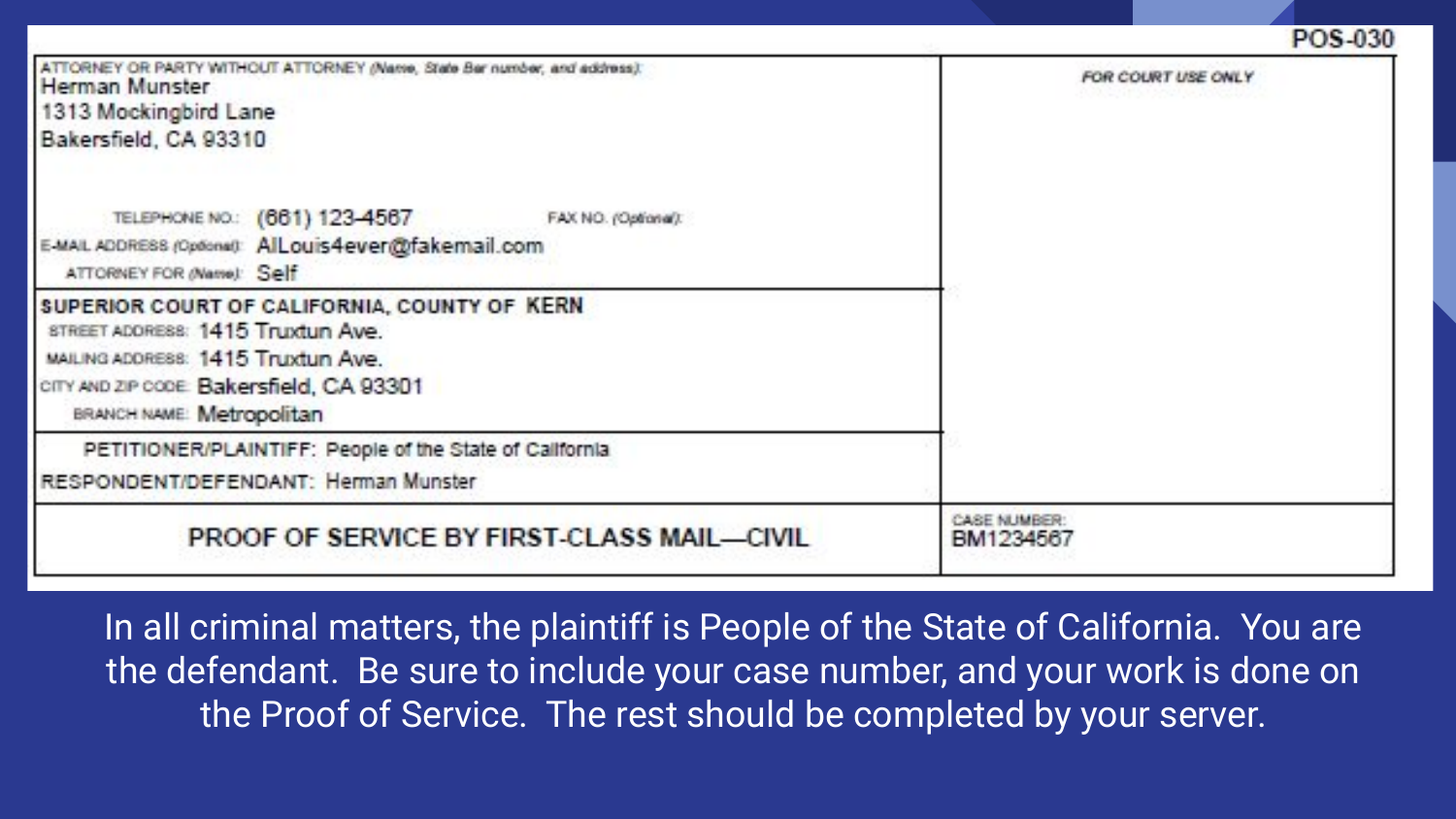1. I am over 18 years of age and not a party to this action. I am a resident of or employed in the county where the mailing took place.

2. My residence or business address is: 742 Evergreen Terrace Bakersfield, CA 93310

3. On (date): 4/14/2021 I mailed from (city and state): Bakersfield, CA the following documents (specify): CR-180 Petition for Dismissal, CR-181 Order for Dismissal

Your server doesn't need to write anything next to paragraph 1.

Your server can write their home address for paragraph 2.

For paragraph 3, your server needs to write the date they mailed your CR-180 and CR-181, NOT THE DATE THEY FILLED OUT THE FORM. They must state what city and state they mailed it from, and the documents they mailed. It is not good enough to write "Paperwork" or "Expungement documents." Your server should specify the exact names of the documents they served.

Proof of **Service**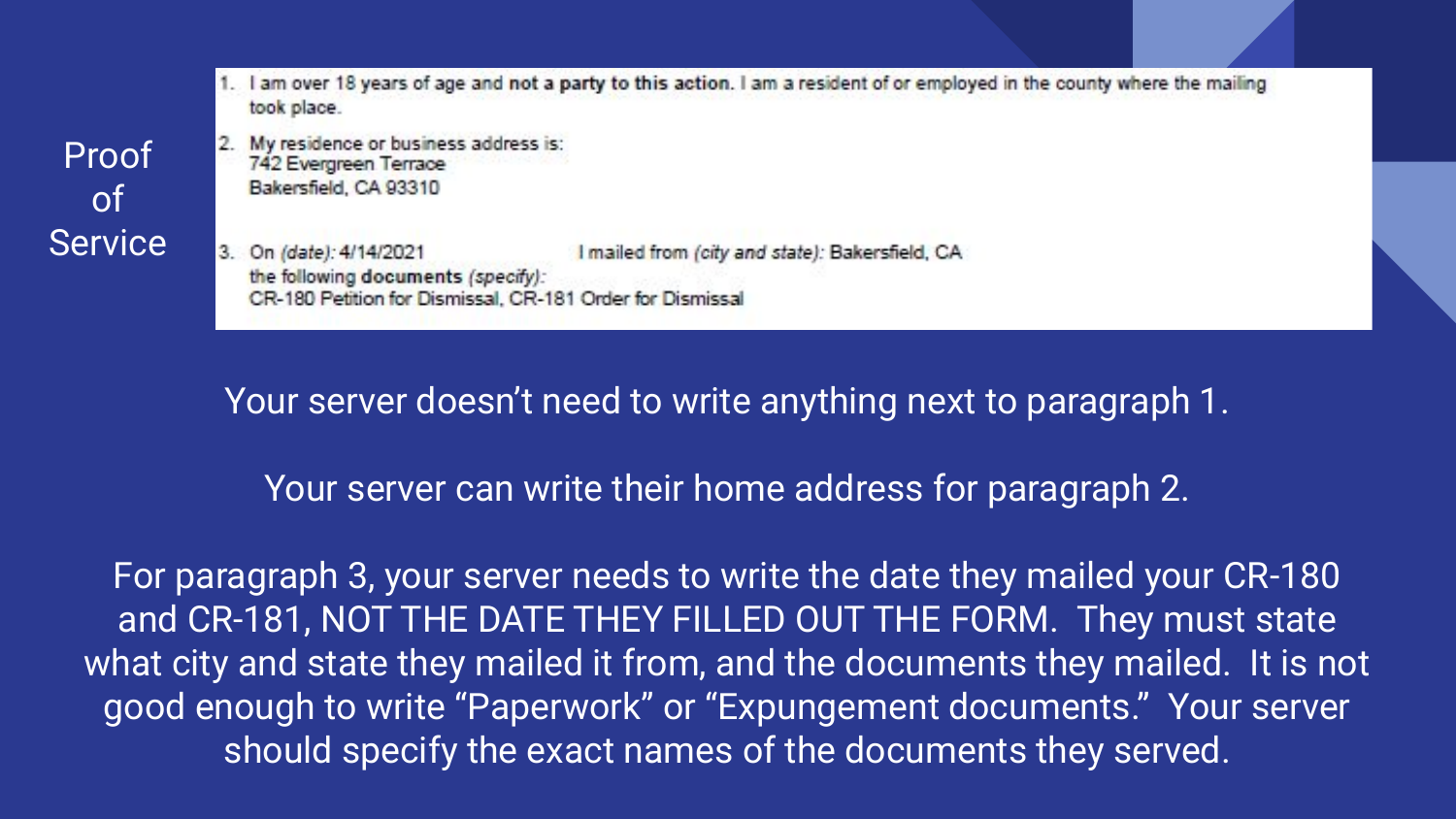4. I served the documents by enclosing them in an envelope and (check one):



- placing the envelope for collection and mailing following our ordinary business practices. I am readily familiar with this business's practice for collecting and processing correspondence for mailing. On the same day that correspondence is placed for collection and mailing, it is deposited in the ordinary course of business with the United States Postal Service in a sealed envelope with postage fully prepaid.
- 5. The envelope was addressed and mailed as follows:
	- a. Name of person served: Kem County District Attorney
	- b. Address of person served: 1215 Truxtun Avenue, 4th Floor, Bakersfield, CA 93301

Your server must check one box or the other for paragraph 4. For the purposes of almost anyone viewing this presentation, the box to check will be A. It is just stating they put the stamped envelope in the mail with the CR-180 & CR-181 inside.

Your server must also write the name and address of the recipient. Above is an example for the Proof of Service on the Kern County District Attorney's office at 1215 Truxtun Ave., 4th Floor, Bakersfield, CA 93301.

Proof of Service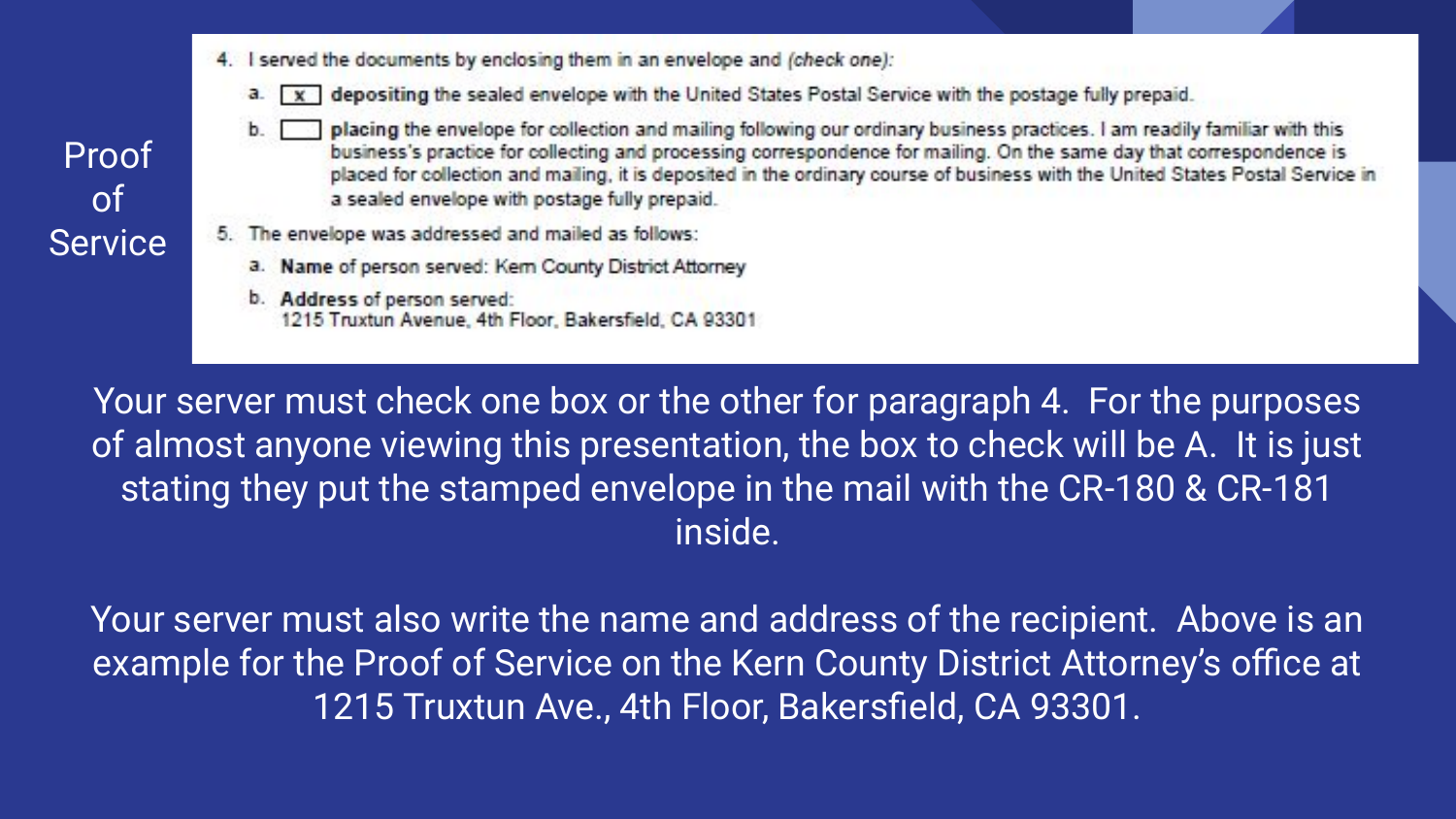4. I served the documents by enclosing them in an envelope and (check one):



- placing the envelope for collection and mailing following our ordinary business practices. I am readily familiar with this business's practice for collecting and processing correspondence for mailing. On the same day that correspondence is placed for collection and mailing, it is deposited in the ordinary course of business with the United States Postal Service in a sealed envelope with postage fully prepaid.
- 5. The envelope was addressed and mailed as follows:
	- a. Name of person served: Kem County District Attorney
	- b. Address of person served: 1215 Truxtun Avenue, 4th Floor, Bakersfield, CA 93301

#### Frequently Asked Question: Can I just do one Proof of Service for the DA and PD?

#### The answer is NO.

You must do one Proof of Service for each, and you should not staple them to each other.

Proof of Service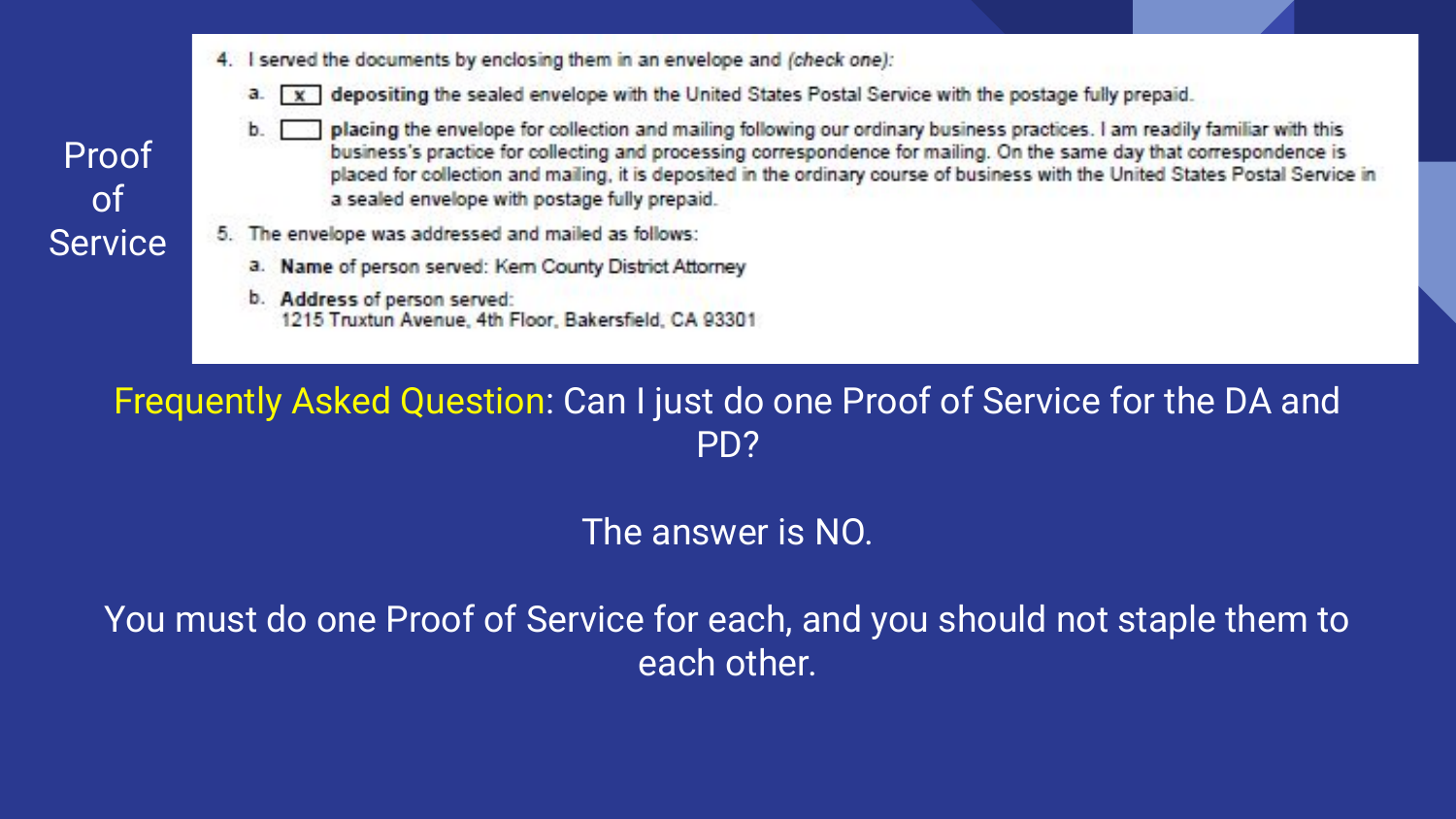**Final Notes/Reminders on Proofs of Service**

- 1) REMEMBER: If your server gives the DA and PD your papers by mail, you should add 5 days to the 15 you count out for scheduling your hearing, so that the DA & PD have time for the USPS to get their copies to them.
	- 2) You must file the Proofs of Service with the court along with your ORIGINAL CR-180 & CR-181. The DA & PD just get copies of the CR-180 & CR-181.
- 3) Your server should be someone else 18+. Find anyone neighbors, friends, family, acquaintances - they just have to be over 18 and not named as a party to the case.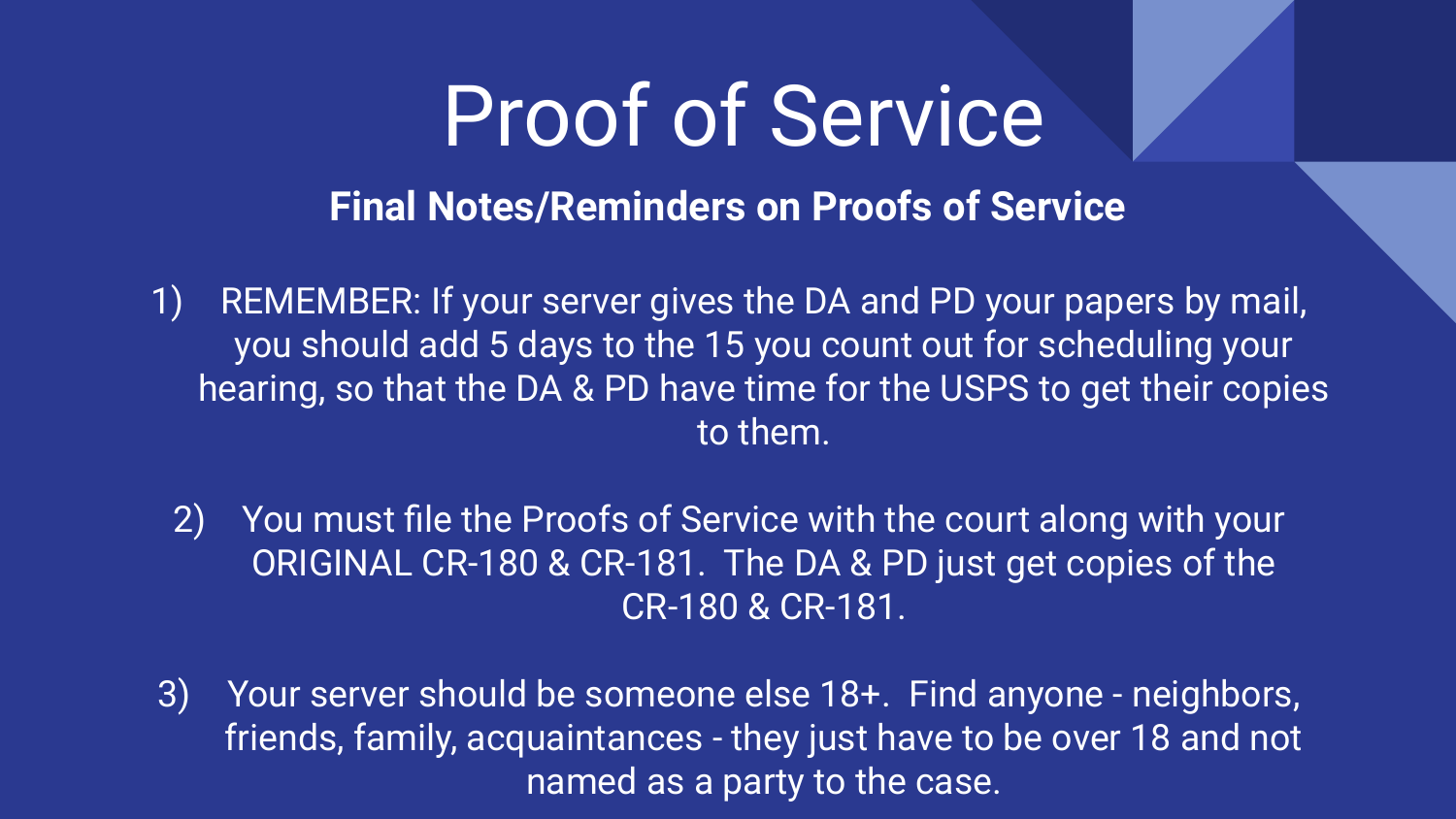### Almost Done

After you

1) Fill out your CR-180 & CR-181,

&

2) Have copies of them served on the DA & PD,

you must

3) File your original CR-180, CR-181, (and, if necessary, 2 Proofs of Service) with the appropriate court.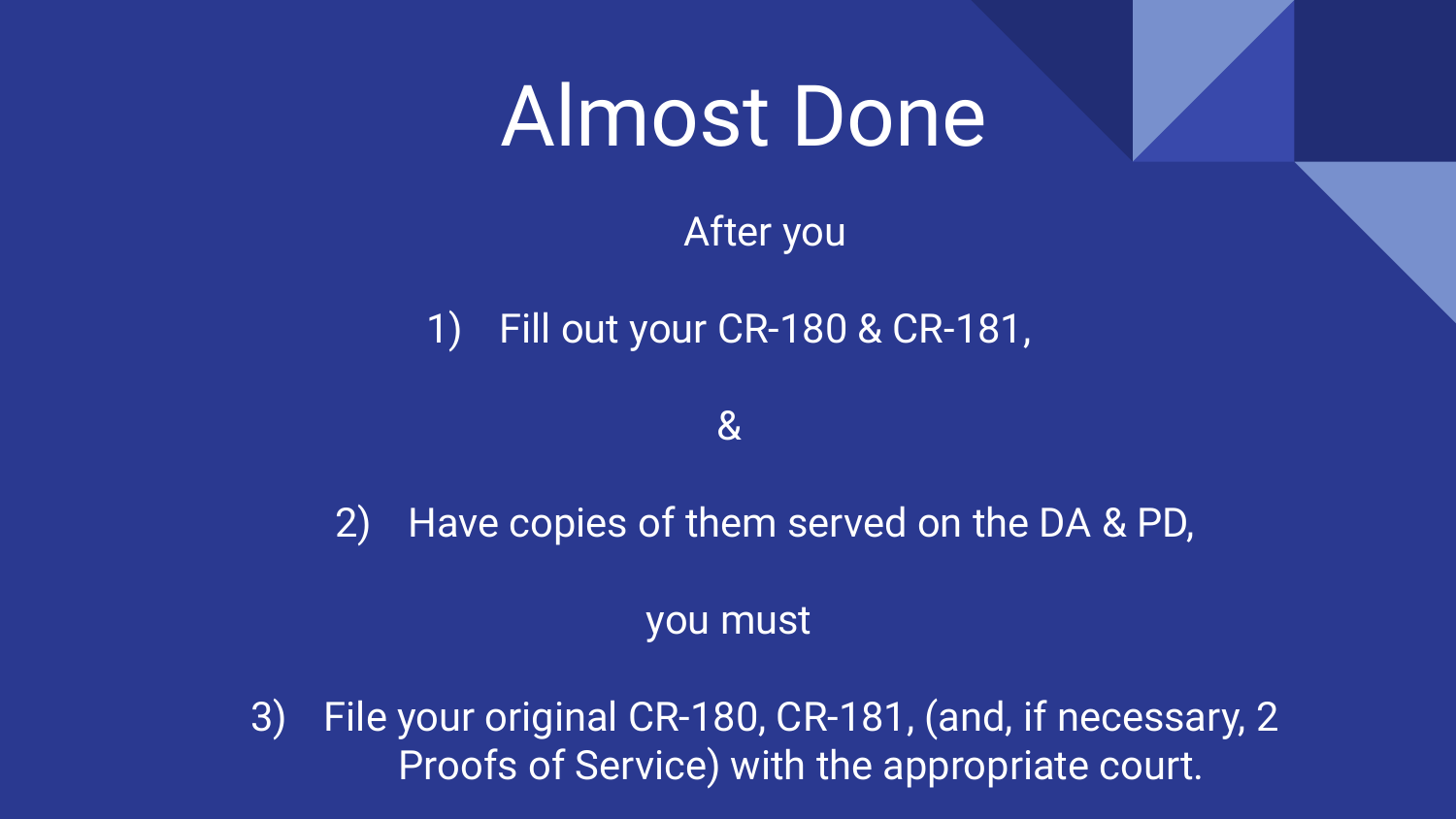# Filing your Documents

The best thing you can do to confirm how to file your documents is to contact the criminal department where you need to file and ask them how.

The clerks are there to assist with information on how to file documents, so they should be able to explain to you clearly how to do it, but:

Each courthouse has a dropbox for hand-delivered filings.

Each courthouse accepts filings by mail.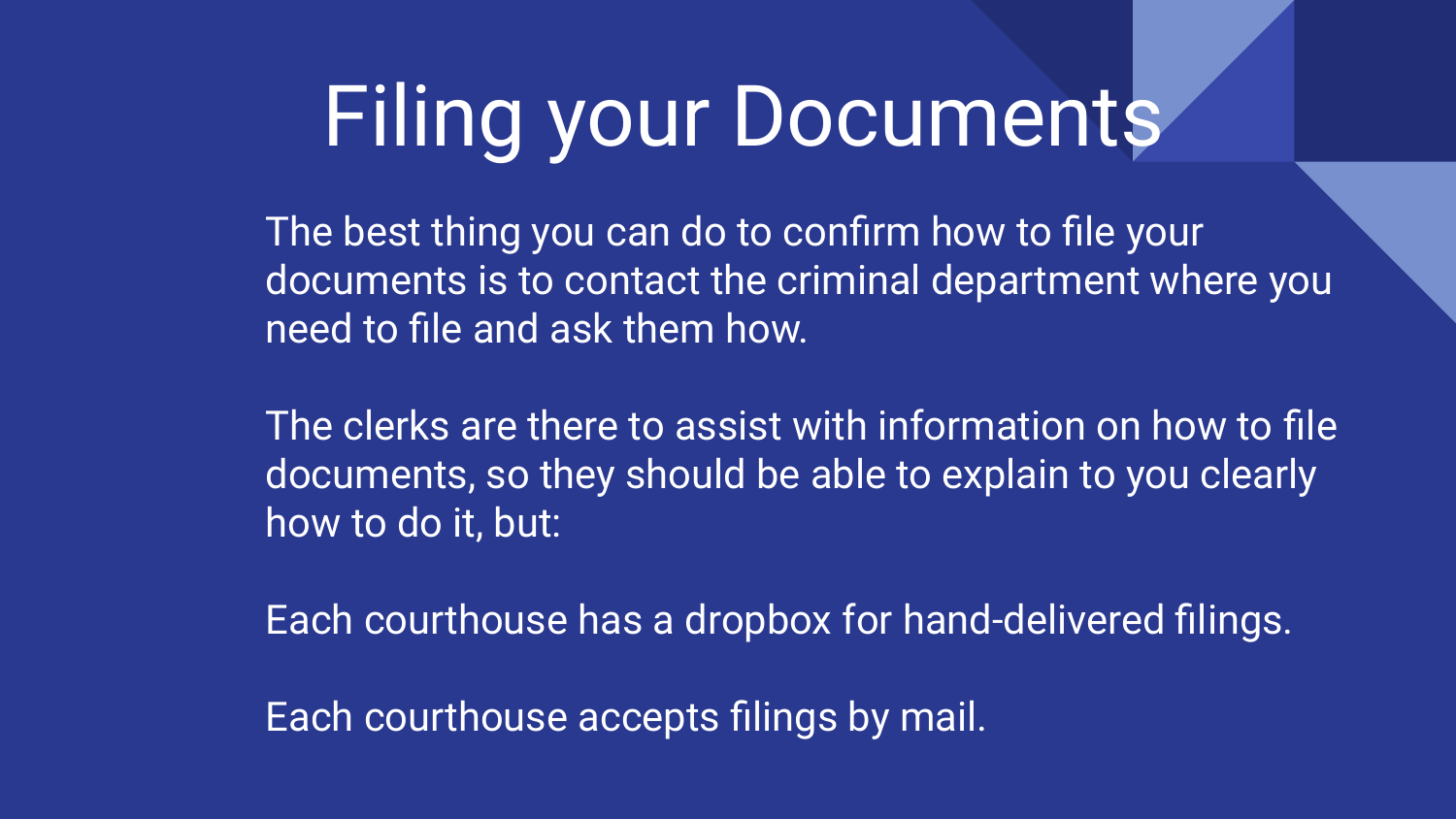# Filing your Documents

Though this is unlikely to be a permanent policy that survives the closures caused by Covid-19, the clerks of court *may* also accept your filings via email or fax.

Again: contact the criminal division in the courthouse you will be filing your documents with to confirm details - they are there to assist with information like this, so do not hesitate.

The Kern County Law Library also keeps up to date instructions on its Self-Help page on expungements at www.kclawlib.org